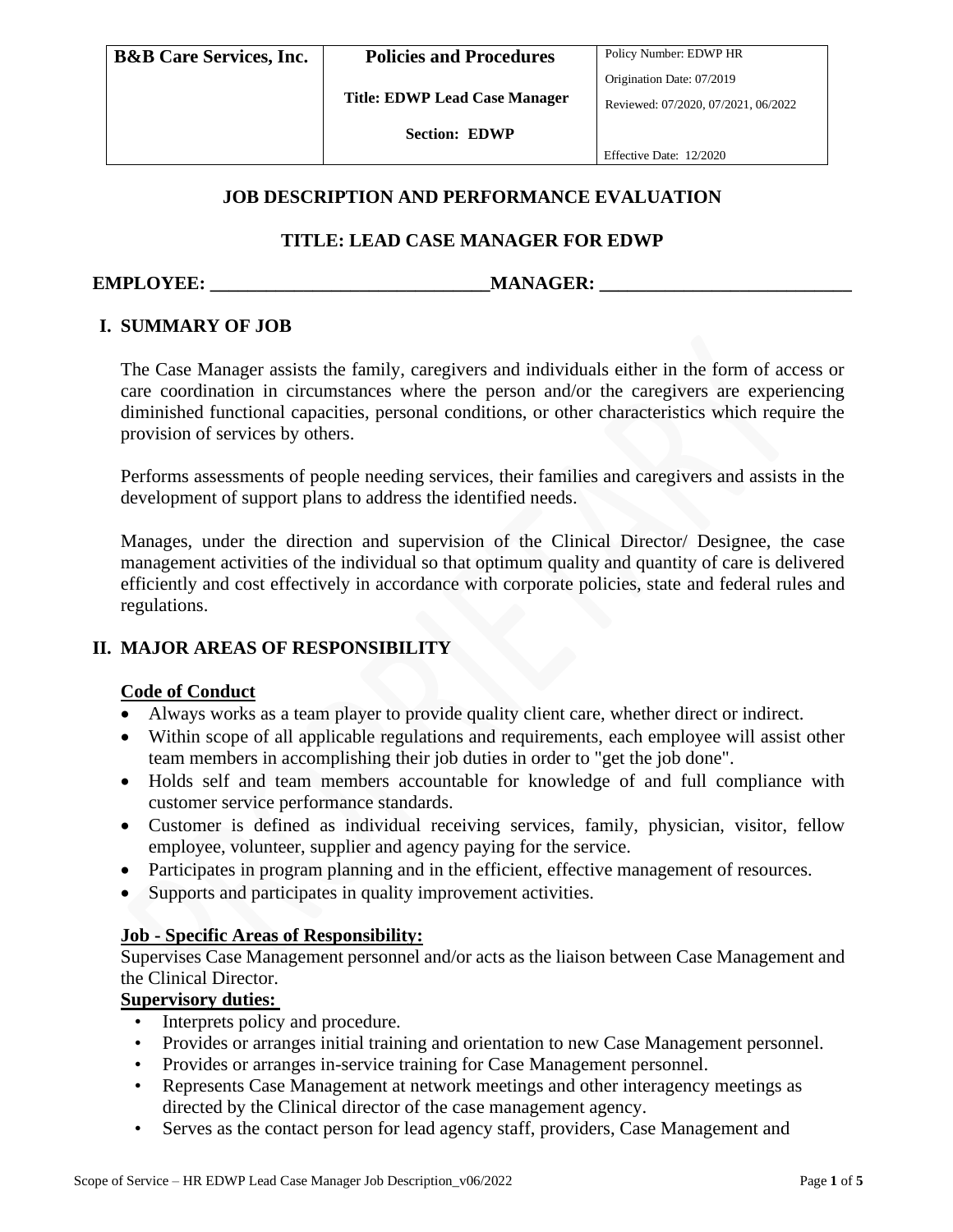Department of Community Health

- Assures that case files and Case Management performances are reviewed as needed, or at a minimum that monthly supervisory staff conferences are held.
- May be assigned to monitor performance and prepare annual written performance evaluations of Case Management staff at the direction of the Clinical Director.
- Arranges and participates in case conferences.
- Maintains current and appropriate personnel/training records.

# **Public Relations Duties:**

Collaborates with the lead agency in an assigned area to educate the general public, health and social service agencies, physicians and other health professionals, nursing homes, hospitals, health providers, church and civic groups, etc., regarding the services available, and establishes credibility within the community.

# **Administrative Duties:**

- Assures that statistical data is accurate, compiled and submitted on a regular basis in conjunction with Case Management team members.
- Assists in development and revision of policies and procedures.
- Attends organizational meetings and training as required.
- Keeps supervisor informed of Traditional/ Enhanced EDWP progress and problems.

## **Other Duties:**

- Attends hearings as requested, providing data and client records required by the hearing officer.
- Collaborates with social services Case Management in development of the Comprehensive Care Plan.
- Refers clients in need of protective services to appropriate agency: APS Central Intake Unit if they live at home; LTCO and Healthcare Facility Regulation (HFC) if they are residents of an ALS/PCH facility.
- Refers clients not appropriate for Traditional/ Enhanced EDWP assessment to other services.
- Refers clients on the waiting list to other community resources to meet their needs.
- May or may not maintain a caseload according to agency policy/practice. If client caseload is maintained refer to appropriate job description based on qualifications.
- Maintains an updated Case Management Manual and Provider Services Manual.
- Consults with Clinical Director regarding policy interpretation, admitting clients when program is full, difficult cases, and client referrals.
- Completes certification to establish baseline quality performance standards. Certification curriculum will include online module performance testing. Topics will include waiver eligibility and program options, quality management requirements, case management roles and responsibilities and person-centered planning. New hires must complete training within 60 days from the hire date.
- Attends required participation at quarterly 'Train the Trainer' meetings or participates in review of the meetings with supervisors.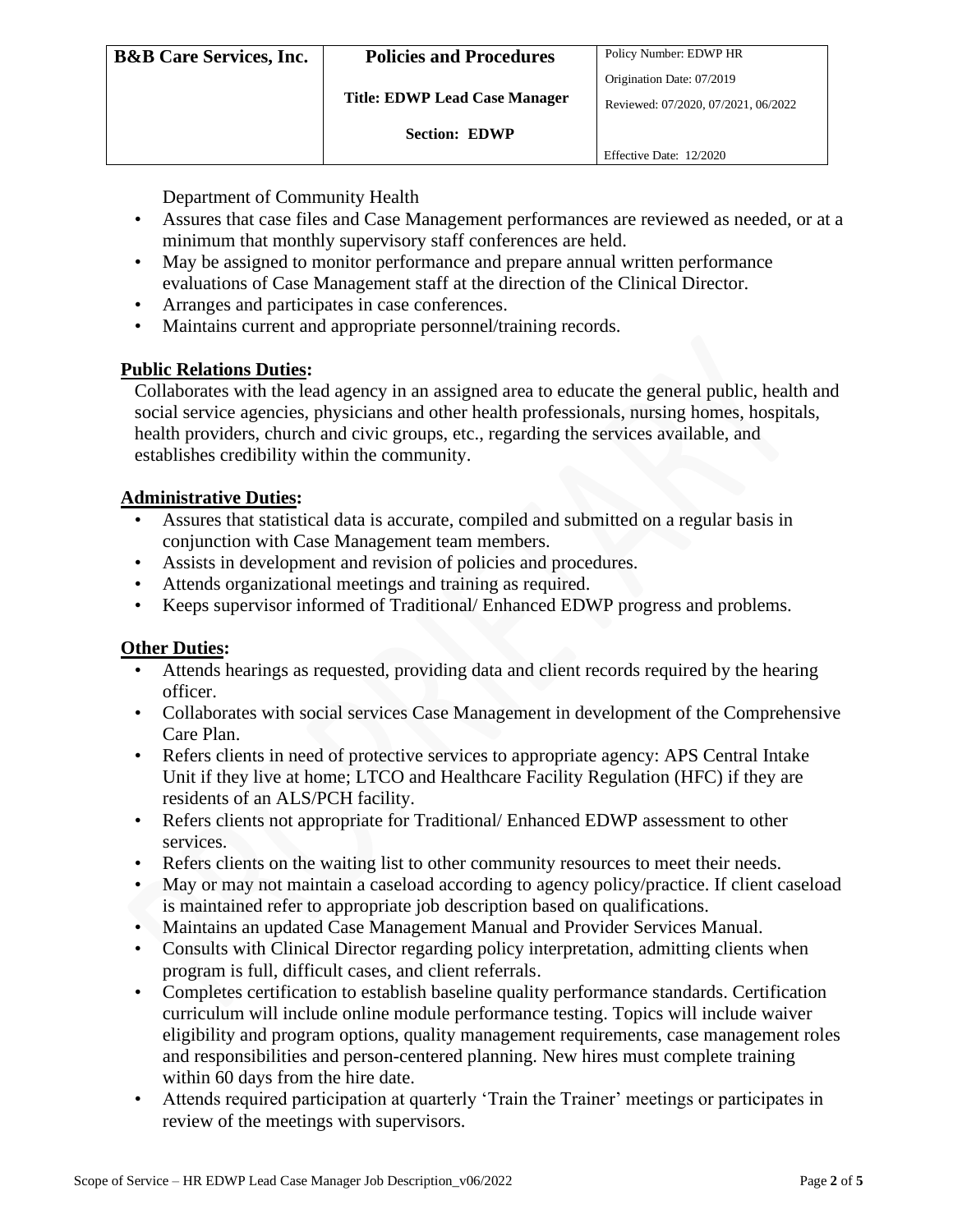| <b>B&amp;B</b> Care Services, Inc. | <b>Policies and Procedures</b>       | Policy Number: EDWP HR              |
|------------------------------------|--------------------------------------|-------------------------------------|
|                                    |                                      | Origination Date: 07/2019           |
|                                    | <b>Title: EDWP Lead Case Manager</b> | Reviewed: 07/2020, 07/2021, 06/2022 |
|                                    | <b>Section: EDWP</b>                 |                                     |
|                                    |                                      | Effective Date: 12/2020             |

# **III. QUALIFICATIONS**

Services are provided by an individual or under the supervision of an individual who has completed a course of study equivalent to a master 's degree in rehabilitation counseling, psychology, counseling, social work, vocational evaluation, special education or a closely related field, or who has a minimum of two years' experience in counseling, linking, with community resources, vocational evaluation and/or assessment.

#### • **Human Service Professional**

o A human services professional with a bachelor 's degree in social work or a bachelor 's degree in a human services field other than social work (including the study of human behavior, human development or basic human care needs) and with specialized training or one year of experience in working with persons with mental retardation.

#### • **Educator**

- o An educator with a degree in education from an accredited program and with specialized training or one year of experience in working with persons with mental retardation.
- **Registered Nurse**
	- o A licensed registered nurse that has specialized training or one year of experience in working with persons with mental retardation.
- Has never issued false statements to a state or federal official.

#### **Experience**

Minimum of one year experience in case management or a related field dealing with individuals who are aging or a Master's Degree in the field of Health Science.

#### **Other Requirements:**

Valid driver's license, proof of liability insurance, and reliable transportation. Satisfactory completion of background check as required by State Regulations.

#### **Knowledge, Skills, Abilities**

Demonstrated level of interpersonal skills necessary to communicate with individuals receiving services, referral sources, staff, and contract representatives.

Demonstrated ability to analyze needs and to initiate and fulfill services to people.

Advanced knowledge and skill in problem solving and trouble shooting.

Demonstrated leadership/management expertise in relation to program implementation and evaluation.

Advanced level of independent judgment.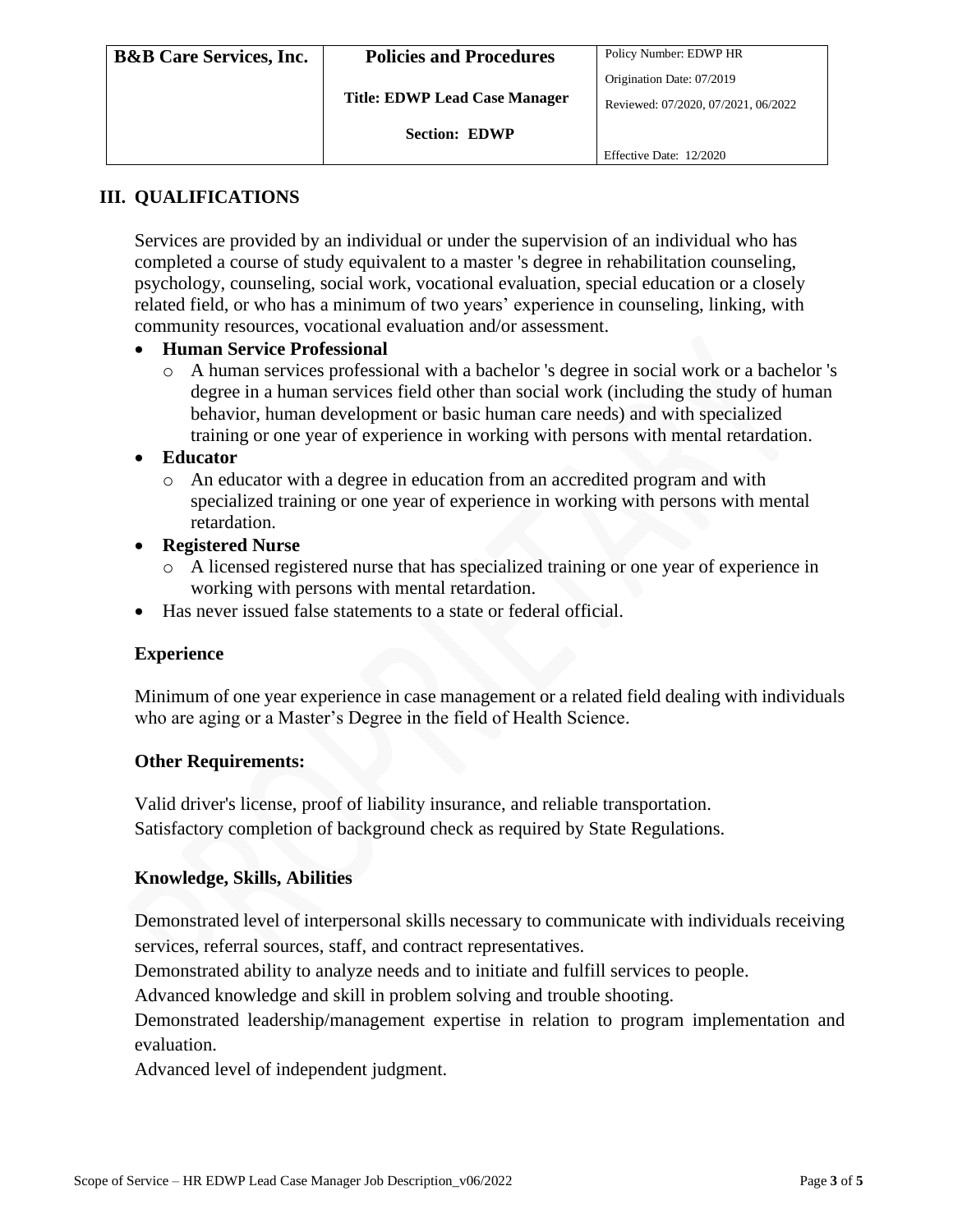| <b>B&amp;B</b> Care Services, Inc. | <b>Policies and Procedures</b>       | Policy Number: EDWP HR              |
|------------------------------------|--------------------------------------|-------------------------------------|
|                                    |                                      | Origination Date: 07/2019           |
|                                    | <b>Title: EDWP Lead Case Manager</b> | Reviewed: 07/2020, 07/2021, 06/2022 |
|                                    | <b>Section: EDWP</b>                 |                                     |
|                                    |                                      | Effective Date: 12/2020             |

#### **IV. PHYSICAL REQUIREMENTS**

#### A. WORKING CONDITIONS

Works in climate-controlled office or remotely. Has the potential for being outside or in homes that are not climate controlled. Potential for heavy workloads with deadlines. At times can be stressful.

#### B. PHYSICAL DEMANDS

Prolonged sitting may be required. Prolonged use of computer may be required with intense visual concentration. Operates motor vehicle as required, with long range travel rarely. Requires lifting and handling of office products up to 50 pounds. Vision corrected or adapted to be able to perform duties. Requires hearing corrected or adapted to be able to communicate effectively. Mobility required, but can rest at will.

**I have read and understand the job description for Case Manager and am able to perform the essential functions of the position.**

| <b>Signature</b>                 | <b>Date</b> |
|----------------------------------|-------------|
| <b>Administrator or Designee</b> | <b>Date</b> |
| <b>Employee comments:</b>        |             |
|                                  |             |
|                                  |             |

\_\_\_\_\_\_\_\_\_\_\_\_\_\_\_\_\_\_\_\_\_\_\_\_\_\_\_\_\_\_\_\_\_\_\_\_\_\_\_\_\_\_\_\_\_\_\_\_\_\_\_\_\_\_\_\_\_\_\_\_\_\_\_\_\_\_\_\_\_\_\_\_\_\_\_\_\_\_\_